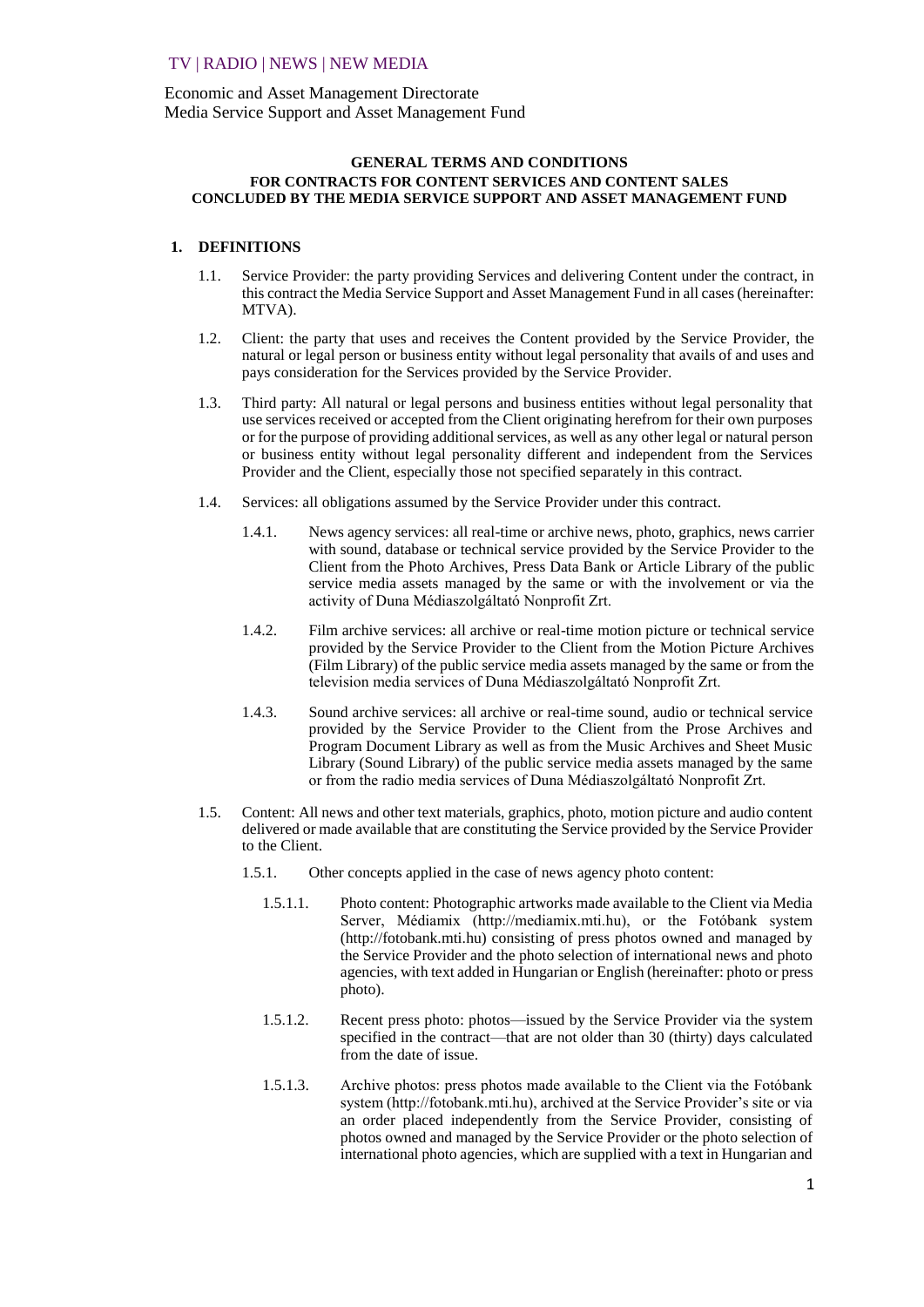which are older than 30 (thirty) days calculated from the date of issue.

- 1.5.1.4. Ordered photos: all photos placed by the Service Provider in the Client's "Ordered" folder in the Fotóbank system at the Client's separate request and thus made available to the Client.
- 1.5.1.5. Press photo categories as per MTVA's Content Services Price List currently in effect: considering the calendar year of the photo's date of making which the Service Provider shall indicate in the photo's file name, text and/or IPTC field in all cases, press photos owned and managed by the Service Provider and constituting the photo selection of international photo agencies supplied with a text in Hungarian or English (in the case of epa selection) made within or beyond 10 (ten) years.
- 1.6. Price list: the official document comprising the consideration and terms of the services and products in a uniform format.
- 1.7. Fee validity period: the validity period of subscription fees as laid out in the contract, defined by the first and last days of validity.
- 1.7. Concepts used for technical or IT services:
	- 1.7.1. Site: The place specified in the contract where the Service Provider makes available its services to the Client.
	- 1.7.2. Maintenance: An element of Support, consisting of the reasonable efforts of the Service Provider's staff to keep the Equipment in good and operational condition, to maintain an appropriate standard of the services and to restore the operation of the services in the course of the repair, modification or replacement of the Equipment.
	- 1.7.3. Equipment: Any and all computer hardware, printer, modem, multiplexer, leased line or other device listed in the contract provided by the Service Provider to the Client for the purpose of using the services.
	- *1.7.4.* Software: Any and all program or database made available to the Client by the Service Provider enabling the Client to use the services of the Service Provider or operating or supporting such services (system, editor, browser, application etc.)
	- 1.7.5. Support: Maintenance and other services provided by the Service Provider to the Client under the terms hereof.

#### **2. SERVICE FEES**

- 2.1. Unless otherwise stipulated, the fees set out in the contracts are exclusive of value-added tax, and the VAT rates specified in the price list are applicable.
- 2.2. In the case of contracts concluded for an indefinite term and unless otherwise stipulated by the contract, the Parties shall renegotiate the subscription fees applicable to the next Fee Validity Period at the latest 15 (fifteen) days prior to the last day of the current Fee Validity Period and shall record such new fee in a new contract. If the Parties fail to agree on a new subscription fee on or before the last day of the current Fee Validity Period, the Service Provider may suspend the services until the new agreement is concluded, or, if the Service Provider so decides, it may provide the services until the conclusion of the new agreement in accordance with the terms of the original agreement thus maintaining continuity of the services.

#### **3. METHOD AND FORMAT OF ORDERING**

3.1. The Service Provider only accepts orders if placed in writing (via facsimile, e-mail or postal mail). The Service Provider uses an order sheet in English language (known as a Deal Memorandum, hereinafter: Deal Memo) for foreign Clients. By placing an order with the Service Provider, the Client accepts and agrees to be bound by the provisions of these General Terms and Conditions (hereinafter: GTC), and the Service Provider's Privacy Policy. A written order and a confirmation signed and returned by the Client shall also constitute a contract concluded. The Service Provider reserves the right to request the Client to submit original documents certifying the existing legal relationship between the Service Provider and the Client.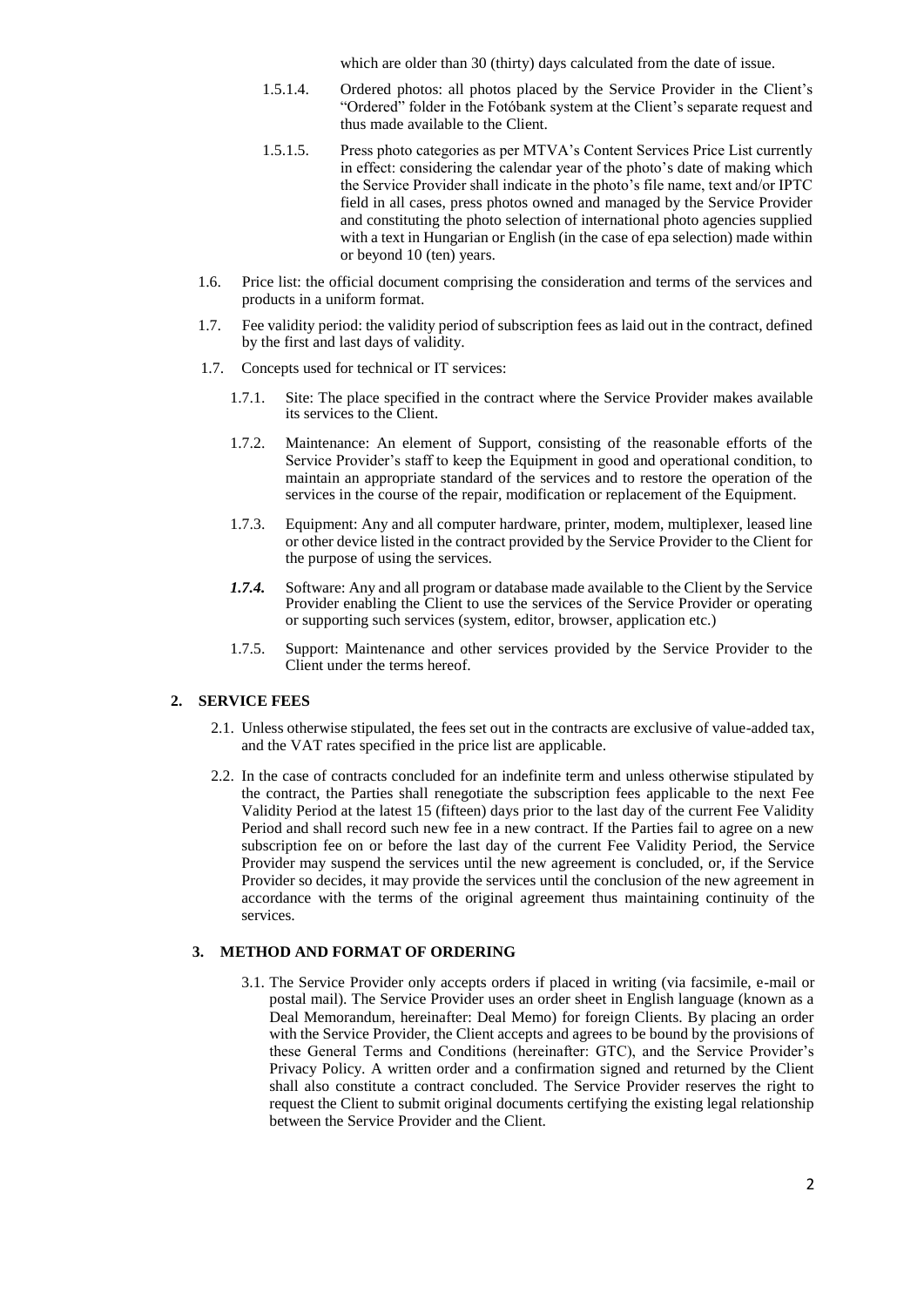- 3.2. The order placed by the Client shall include the following:
	- *a)* if the Client has not been in a contractual relationship with the Service Provider earlier, and if the data necessary for concluding the contract are not available to the Service Provider, the full name (full name as listed in registries), address (registered address), postal address, company registration number or registration number of the Client and the name of the court/authority of registration. In the case of a sole proprietor or private individual Clients, the name, mother's name, personal ID card number, tax identification number, address and, in the case of sole proprietors, the registration number of the Client, furthermore, in the case of legal persons, tax registration number and bank account number;
	- b) the name, position and accurate contact details of the representative acting in relation to the order (address, telephone number, e-mail address);
	- c) in the case of other individual or framework agreements or a co-production relationship, the registration number provided upon registration of the previous contract by the Service Provider (if the Client has several valid contracts with the Service Provider, the registration number of contracts based on which the Client requests the services in question must be indicated);
	- d) regarding the specification of film or sound archive content or the service:
		- the title of the program or works ordered and other information required for their identification, including, for example, the year of making and/or the name of the director of the works in question,
		- the purpose of ordering the program or excerpt, the duration and method of use, the geographical location of use and the number of publications,
		- in the case of orders for television or radio purposes, the name of the broadcasting channel or network, in the case of radio, the radio frequency,
		- the name of the technical carrier (VHS, Beta, CD, cassette etc.);
	- e) in the case of news material services, the accurate specification of the requested service (e.g. full news service, ECO, Agenda etc.);
	- f) in the case of photo services, the specification of the service (e.g. Recent Press Photo) or the exact specification of the photo, possibly its identification number, which is identical to the photo's file name;
	- g) in the case of technical services:
		- the exact description of the required device(s) and the requested item number,
		- the purpose, location, commencement, and duration of the use of the requested device(s).
		- in the case of orders concerning studio and OB vans, the division of the shooting day.
	- *h)* the exact description of the intended use of the requested content.
- 3.3. The Service Provider shall confirm the order at the latest within 5 (five) working days at the contact address provided by the Client in the form of a price quotation.
- 3.4. Such confirmation shall include the following:
	- unless otherwise agreed by the Parties, the prices shall contain the royalty the Service Provider is entitled to for the licence granted as a holder of neighbouring rights, the Service Provider's royalty for the licence to create works or programs involving the archive excerpt, but shall not include, inter alia, the royalties due to authors and performers for re-use and other fees payable under collective management as well as fees payable based on individual contracts concluded by the Client with third parties (including, in particular, individual copyright holders) as well as the contractual considerations. In the case of co-productions, the royalty for the licence provided for the work to be created with the archive excerpt used;
	- the total amount of the consideration, or, in the case of co-production contracts, the contribution by the Service Provider, to be paid based on the order, while in the case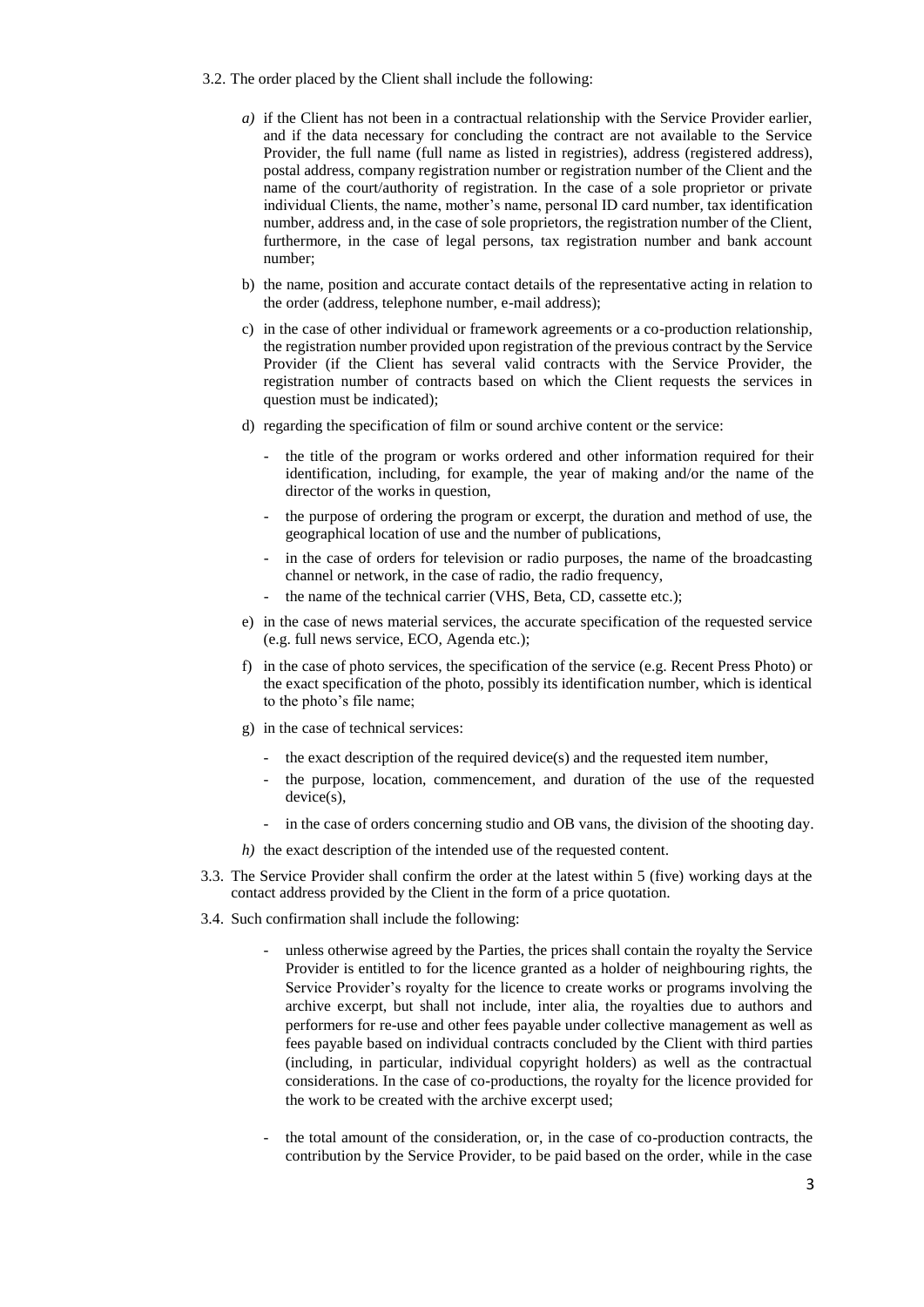of continuous performance, the periodic fee of the service (monthly, quarterly, annual, etc.) $\cdot$ 

- the frequency of payment;
- the expected delivery deadline or the duration of the service:
- in the case of archive services, the duration, scope and format of possession of rights and use of the archive material;
- if preliminary research is needed for the archive services, the fee for such research, the relevant payment terms and other administrative conditions related to the same (necessity to present a proof of payment, etc.);
- in the case of film and audio content, the number and other terms of use (e.g. the exact name of broadcasting channels);
- -
- in the case of news agency services, the licensed user platforms and preliminary special stipulations associated with the agreement, if any.
- 3.5. The Client acknowledges that the order can only be deemed accepted by the Service Provider if the Client signs the order and returns it to the contact persons specified in the contract or the production liaison. The Service Provider may refuse to perform orders in writing even in the case of orders confirmed with the appropriate modification of the consideration to be paid by the Client or restrict the duration and/or scope of use as well as deny or suspend the provision of already ordered services, in particular with regard to its own program editing principles and needs, content protection and business as well as organisational interests as well as in the event the Client defaults with payment or has a debt outstanding against the Service Provider. This Clause shall apply in the case of previous program production or co-production contracts with the proviso that the Service Provider shall only be entitled to the rights laid out herein if, at the time of communicating the order, the Client is breaching any of the contracts existing between the Service Provider and the Client.
- 3.6. In the case of Film, Photo, or Sound Archives services, the Service Provider, if requested so by the Client, will offer the Client an opportunity to preview before placing an order concerning archives services subject to a separate fee, at a pre-agreed date.
- 3.7. If:
- the archive material requested or the excerpt thereof cannot be determined from the order accurately, for example, if the Client only provides approximate broadcasting time or topic,
- or,
- the Client is otherwise unable to unambiguously describe the Content requested, for example, it is unable to define a program excerpt with a time code,

or the Client did not request a preview either,

- the Service Provider may charge an extra research cost in addition to the standard costs and will not accept objections regarding performance.

### **4. TERMS OF PAYMENT**

- 4.1. In the case of contracts of continuous performance, the Service Provider will invoice subscription fees of the services in the subject month.
- 4.2. In the case of contracts or orders for a one-time performance, the Service Provider will invoice the fee of the services also in advance, depending on the agreement of the parties, and shall also be entitled to request advance payment of the invoice
	- to perform orders placed by natural persons,
	- in the case of continuous provision of news agency services,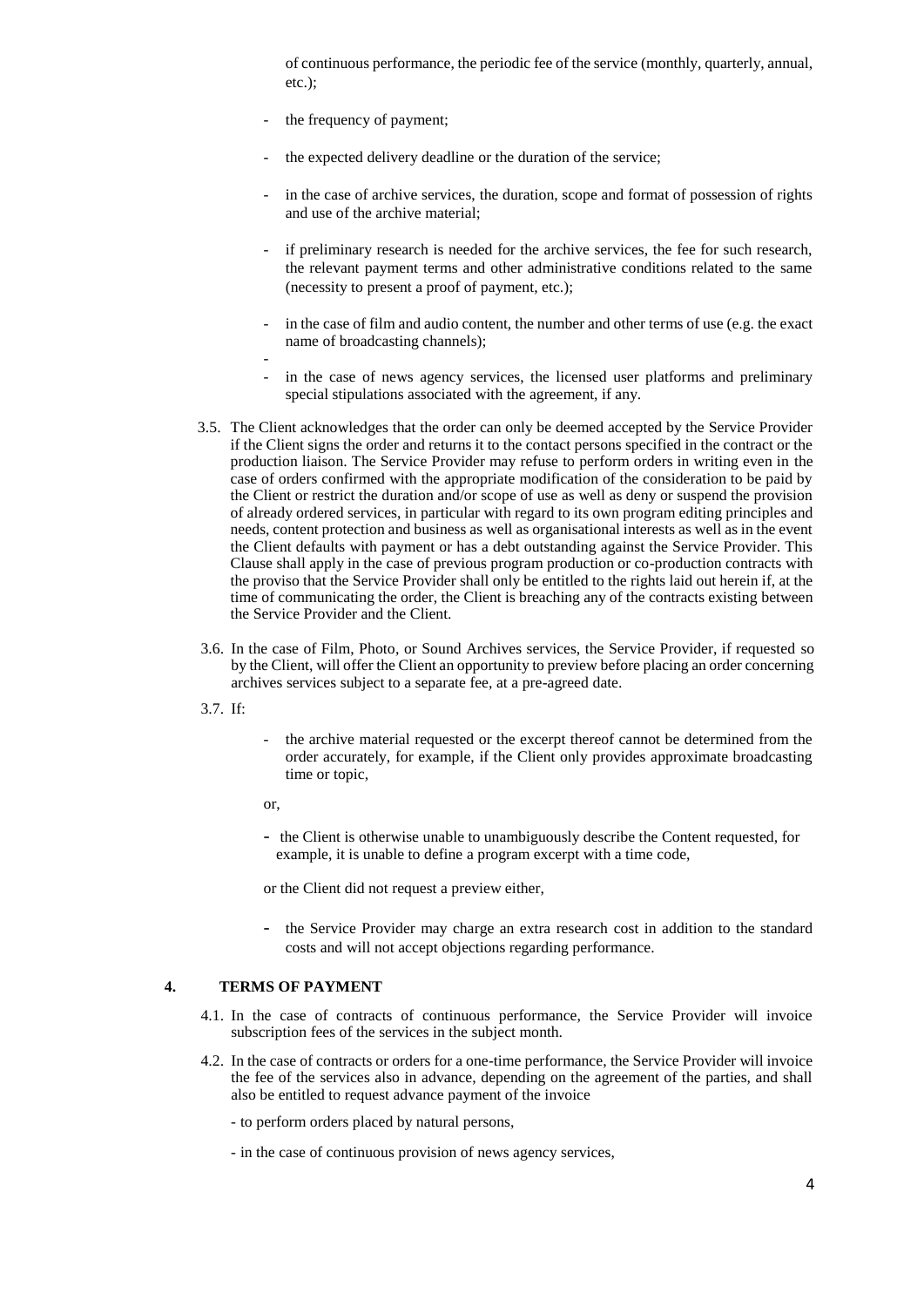- in the event of the late payment of previous invoices,
- if other agreements between the parties include such a provision.
- 4.3. In the case of news agency services, the Client acknowledges that the Service Provider will invoice fees payable based on actual usage (e.g. Fotóbank) on a monthly basis, subsequently, in the month following the subject month.
- 4.4. In the case of free of charge archive and technical services, the VAT content of the total consideration calculated based on the price list in effect from time to time will be charged, which the Client shall pay.
- 4.5. If the service fee elements do not include royalties under collective management and thus are payable to the collective management organisation and the royalties not subject to collective management and therefore payable to the rightsholder directly, the Client shall pay such royalties to the rightsholders itself.
- *4.6.* The fees of the services shall, at all times, be applicable to the entire content made available and usable (in the case of news services, the entirety of the news feed, in the case of photo services, the usage limit, in the case of film and audio services, the actually provided duration), regardless of how much of the content delivered the Client has actually availed of *or used.*
- 4.7. Invoices issued by the Service Provider
	- 4.7.1. in the case of Clients having registered offices in Hungary, shall be due within 15 (fifteen) working days from the issue date of the invoice, and the Client shall pay the invoice via bank transfer to the Service Provider's bank account kept with OTP Bank Nyrt. under account number 11794008-20541884-00000000;
	- 4.7.2. in the case of foreign clients, shall be paid in the currency *selected by the Service Provider.* The deadline for paying export invoices shall be *30 (thirty) calendar days from the issue date of the invoice* unless otherwise provided in the form titled Deal Memorandum applied in international sales or the individual contract/confirmation of order. The Client shall pay the invoice due via bank transfer to the Service Provider's account depending on the given currency and specified in the contract;
	- 4.7.3. will be issued electronically and will be forwarded electronically in accordance with the relevant provisions of Act CXXVII of 2007 on Value Added Tax. The Service Provider will send invoices with a certified electronic signature to the Client's e-mail address provided for this purpose. The Client shall provide the exact e-mail address, and inaccurate data provision or any technical error or problem of other nature related to the e-mail shall not relieve the Client from its obligation to pay the invoice as well as from other consequences arising from late payment.
- 4.8. The invoice will be deemed paid when the sum is credited to the Service Provider's bank account. If payment has already been made, the Service Provider will indicate such a fact on the invoice.
- 4.9. All costs incurred in relation to the payment of the invoice shall be borne by the Client.
- 4.10. The Service Provider will accept complaints regarding the invoice within 5 (five) working days from receipt of the invoice in writing. No complaints received after such deadline or made orally will be accepted.
- 4.11. Late payment of the invoice will result in an obligation to pay default interest at a rate set out in the Hungarian Civil code from the date of falling into a delay.
- 4.12. If the Client fails to pay the sum due within the payment deadline, the Service Provider shall be entitled to give the notice to pay to the Client without undue delay. If within 5 (five) working days from the receipt of the notice, or, in the absence of such notice, within 30 (thirty) days from the original due date of the invoice, the invoice is not paid for reasons attributable to the Client, the Service Provider shall be entitled to refuse to perform the order in question or other orders until the debt is settled, to suspend its services and to terminate the contract with immediate effect.

# **5. THE RIGHTS AND OBLIGATIONS OF THE PARTIES**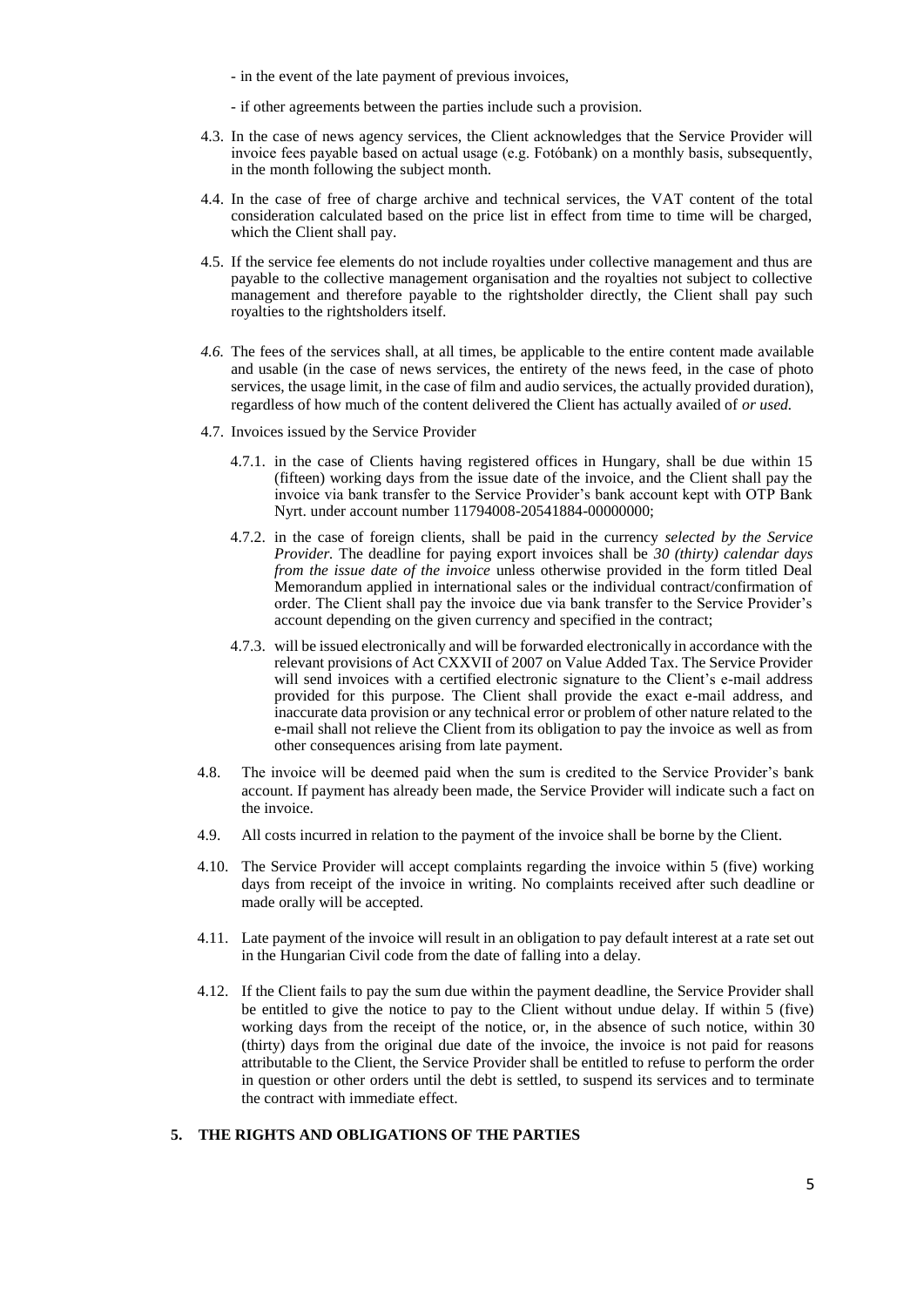- 5.1. The Service Provider agrees
	- a) to make all reasonable efforts to provide the Services to the Client continuously and warrants the continuous availability of the content of the service;
	- b) to make all reasonable efforts to provide the highest standard of accuracy and speed in its Services;
	- c) to issue a correction if it learns that any Content issued previously is incomplete, faulty, or otherwise infringing
	- d) to manage any and all data obtained in relation to the Client in compliance with laws in effect from time to time, not to disclose the same to third parties and to only use such data to an extent necessary for operating the Services and the information of the Client.
- 5.2. In the case of ordering news agency services, the Contracting Parties agree that the Service Provider is either entitled to use the Content in the service provided to the Client in its own right (as the holder of the rights related to the Content as intellectual property) or based on a licence received from the rightsholder.
- 5.3. In the case of providing Film, Photo or Sound Archive services, the Service Provider shall only be liable for the legal clarity of the archive material ordered if, pursuant to Act LXXVI of 1999 on Copyright (Copyright Act), a licence is required for the use of the archive material ordered for the purpose indicated in the order, in the event, and only subject to the conditions set out herein, if the Service Provider is the holder of the property rights or is otherwise authorized to sublicence. Otherwise, the Service Provider shall not be bound by warranty obligations.
- 5.4. The licence for an intended use shall be obtained by the Client from the third party rightsholders. The Service Provider may not be held liable against third parties for the Client's failure to fulfil such obligation, and the Client shall indemnify and hold the Service Provider harmless against any claims arising therefrom as well as claims related to use. The Service Provider shall, at the Client's written request, strive to provide concise information about planned use, whether a third-party licence is required or not and about the person authorised to grant the licence to the Service Provider's best knowledge. The Service Provider may, at most, be held liable for the content of the information provided at the Client's written request.
- 5.5. If the services are used via a connection other than that provided by the Service Provider (e.g. online transmission), the Client shall provide the telecommunications connections necessary for using the services, shall bear its establishment and subscription costs and shall proceed to eliminate breakdowns of the telecommunications line, if any.
- 5.6. The Client acknowledges that the Service Provider holds the right to use the Content, therefore, unless otherwise provided in the contract concluded with the Service Provider, the Client agrees
	- a) not to disclose the Content to third parties beyond the right to use granted in the contract in any format, either on paper or any data carrier or in the format of signal transmission or any other manner and not to make such Content available on an occasional basis either;
	- b) not to build a database of the Content;
	- c) not to load the Service Provider's database into its own system or that of a third party;
	- d) not to make accessible the database to third parties on an occasional basis either.
- 5.7. The Client acknowledges that use of the Content or information extracted therefrom in a manner other than that specified in the contract is not permitted (especially in another medium, format, platform, geographical location, and broadcast number), except where the Service Provider has given express prior written consent to such use. The Client also acknowledges that it shall not be entitled to use the Content independently from the contract even in the case the term of protection of the Content received from the Service Provider expires, not even in the case where the Content otherwise forms part of the public domain, or becomes part of the public domain during the term of the contract or after the expiry thereof, especially if it can only be found in the Service Provider's Archives. The Client explicitly agrees to acknowledge the Service Provider's reservation of rights and to ensure that the Service Provider's rights are enforced in full, and, in the case of an infringement related to use, to warrant, in particular, copy protection, geo-blocking and other steps aimed at making impossible any further use.
- 5.8. In the case of Film and Audio Archive services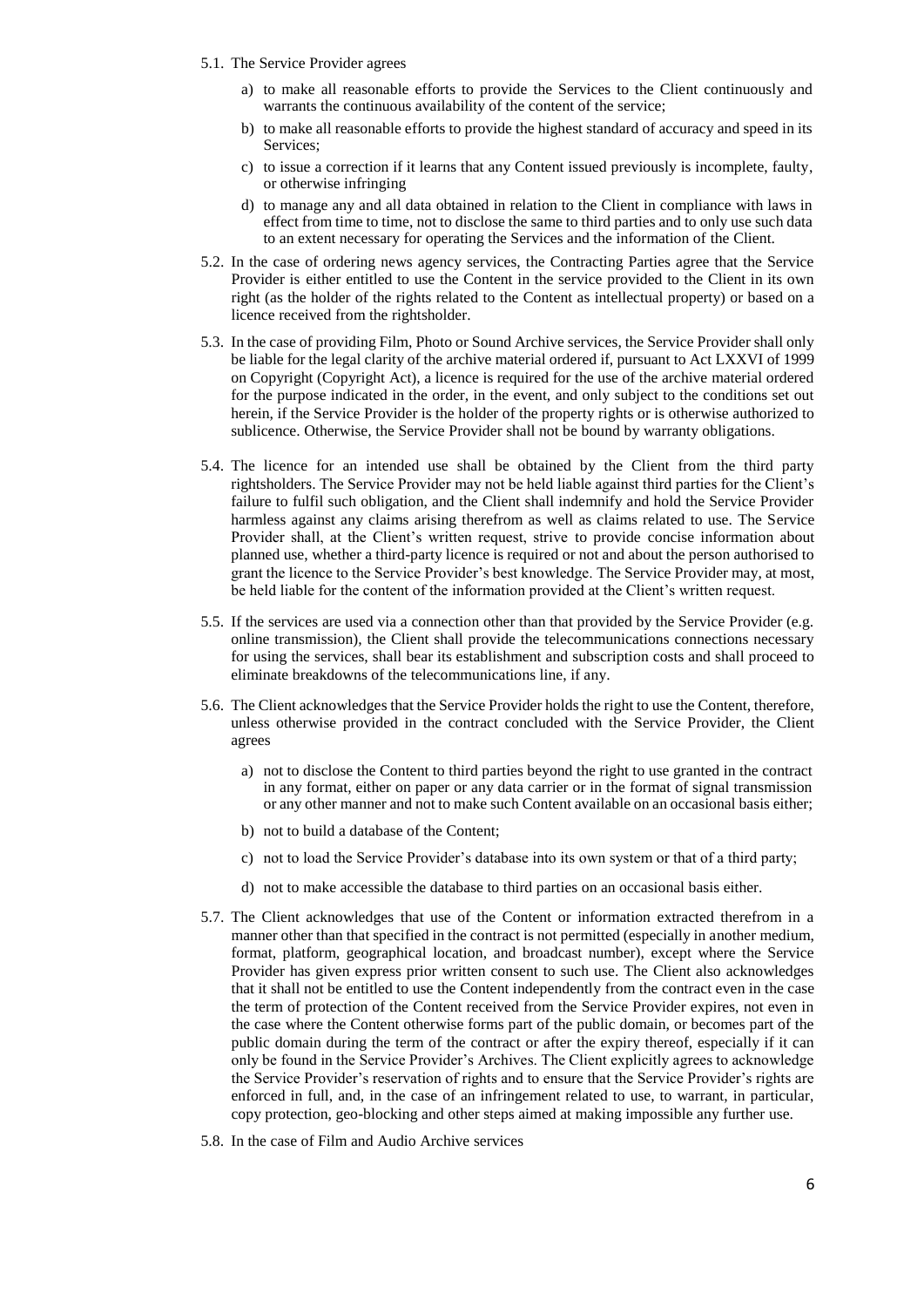- a) the Service Provider's activity related to archive and technical services is carried out by its designated organisational unit, and, in the case of orders placed based on a coproduction contract on the provision of archive and/or technical services contribution by the Service Provider, by the designated production liaison.
- b) archive and technical services may only be used based on a written order placed with the designated organisational unit, and, in the case of a valid co-production agreement, with the production liaison. The order may be based on a previous legal relationship between the parties, including framework agreements or co-production agreements on the provision of archive and/or technical services contribution.
- c) If the Client uses the Content as part of its own, newly created work (not including coproduction and public service programs), the Client shall indicate MTVA's logo and the "Media Service Support and Asset Management Fund" name in the outro of the work thus created as a source.
- 5.9. In the case of Film and Audio Archive services
	- 5.9.1. the Client agrees to
		- a) process and publish the material received from the Service Provider without distorting its content, in a manner precluding ambiguity and malignant conclusions and suitable to be inserted into the original context;
		- b) to publish the material received from the Service Provider with unchanged text or without material changes, to indicate MTI (as the abbreviation of the MTI Directorate of Duna Médiaszolgáltató Nonprofit Zrt., hereinafter: MTI) as a source and not to indicate any other source of information;
		- c) to refer to the source of information at the beginning of the news block in the case of broadcasting information received from the Service Provider; to broadcast news flashes with an exact identification of the source;
		- d) to use the information provided by the Service Provider for official purposes with the marks "to editorial staff", "correction..." or with embargo only in accordance with the respective markings and the indicated times. In the case of withdrawing news, not to refer to the withdrawn news even indirectly, and in the case of a correction, to publish the correction without undue delay. If the Client breaches this obligation, it will be held liable for the damage caused and infringements made against both the Service Provider and third parties independently and shall indemnify the Service Provider in this respect;
		- e) to publish the photos received from the Service Provider with the mark "MTI" and by indicating the author's name, and to immediately replace such photo with another at the Service Provider's request;
		- f) The Client acknowledges that it may not change the message or content (participants) of photos and accompanying texts either via retouching, editing or other computer intervention (e.g. montage) or in any other manner and pay particular attention to respecting personal rights in the course of publication;
		- g) if the Client displays the photo received as an illustration, that is, in a manner not closely linked to the given article, news or other content, in relation to another event or story, as a means of illustration or mood-setting, the Client is obliged to call attention to such fact by displaying the text "The photo is for illustrative purposes only" or "The photo was not made of people featured in the article" or a similar text directly near the photo content or by displaying the original byline, thus indicating that there is only an aesthetic link between the photo and the other content, and not one related to content. The Service Provider shall not be held liable for ambiguous display in the course of such use of the photos, and the Client shall be held liable for all legal consequences arising therefrom. In the course of usage as per this point, the Client shall pay particular attention to ensuring that any use other than in the original context is in compliance with privacy laws and does not infringe personal rights. The Client shall be held liable for any claims resulting from the use of the photos for illustrative purposes and brought based on the infringement of personal rights;
		- h) to publish MTI graphics with the source indication displayed thereon;
		- i) to handle all information pertaining to making a connection (e.g. network data, addresses, client ID, password) in confidence.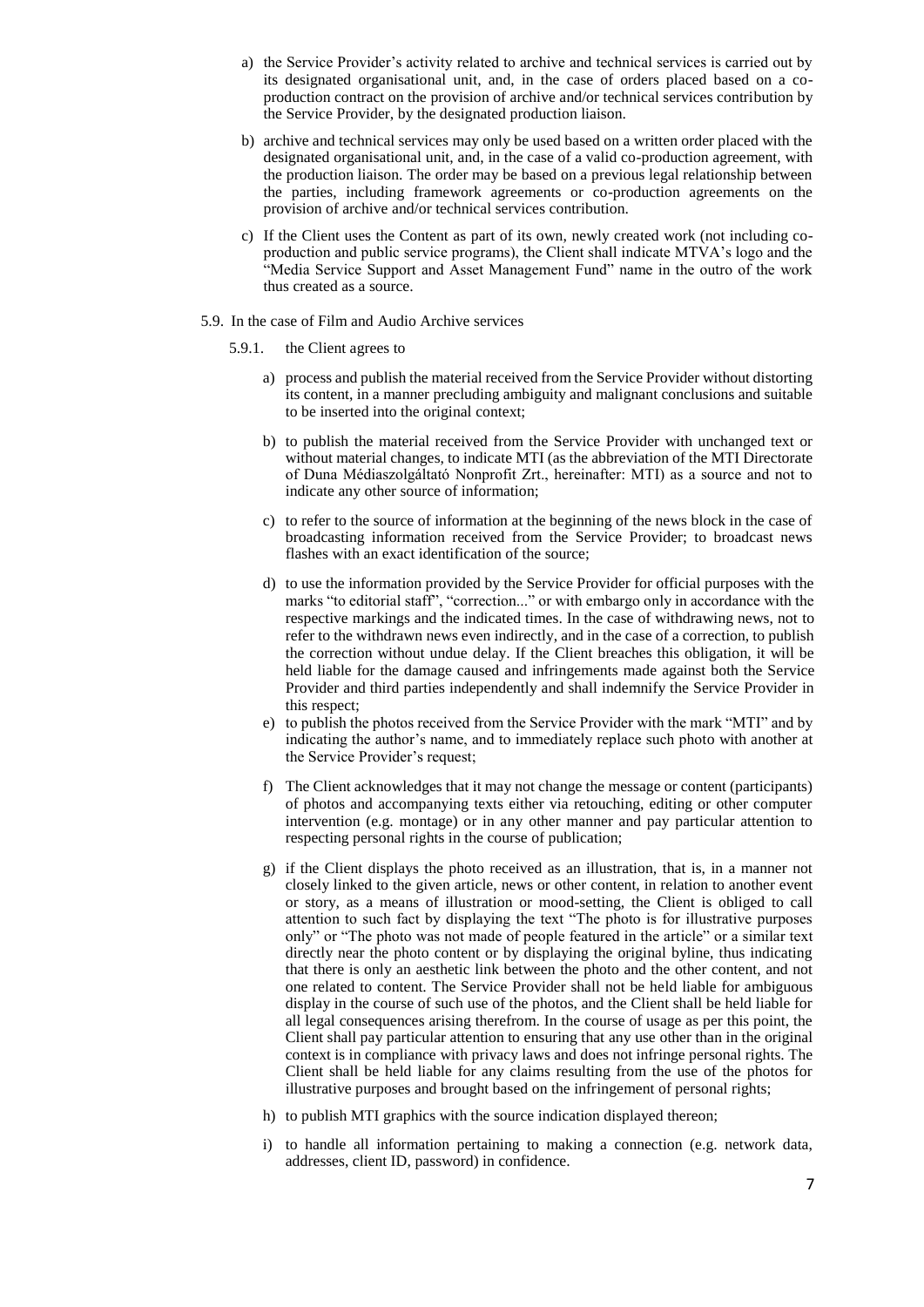- 5.9.2. The Client acknowledges that if it fails to fulfil any of the provisions set out in points b), c), d), e), f) and g of the previous Clause, the Client shall pay penalty at a rate of 1 (one) % of the Service Provider's monthly service fee as stipulated in the contract for every breach committed.
- 5.9.3. The Client shall be entitled to accept the Content, modify it without changing its substantial elements and the facts contained therein in compliance with the provisions of Clause 5.9.1 hereof, amend and add an explanation to it, as well as to reproduce and to distribute the same.
- 5.9.4. If the Client uses the Content in the framework of online services, it shall display a warning on its website in the form of a pop-up or a URL with the following text or a text with identical meaning:

The news and photos of MTI as well as other news agencies used on this website are protected by copyright. Except for free use according to law, any use of the photos, bylines and other texts, including, in particular, their reproduction, distribution, broadcast to the public, adaptation, exhibition, storage on a computer device or electronic data carrier, shall be prohibited.

Pursuant to the Copyright Act, free use shall include, in particular: copies made by natural persons for private purposes, for the purpose of demonstration in the context of school education or for scientific research, provided that such use does not exceed the extent justified by the purpose, indicate the source and the author's name and such borrowing do not, either directly or indirectly, serve the purpose of earning income. Use of the works for other purposes shall be subject to the prior written consent of the rightsholders.

- 5.9.5. In the case of photo services, the Client may only use the Content with "AP" source designation or of "AP" origin in its full service and may not create a separate AP column.
- 5.9.6. The Client acknowledges that, in the case of exceptional and unforeseeable circumstances (e.g. state of danger, etc.) or in an event significant from the point of public service obligations, the volume of editorial news issued by the international news agency (news service) may vary or may decrease due to a potential reallocation of tasks.
- 5.10. The Client shall inform the Service Provider if it learns that the Content is used by any third party unlawfully and shall strive to prevent such infringement and to ensure that the Service Provider's rights related to the Content are upheld.
- 5.11. Special stipulations pertaining to technical or IT services:
	- 5.11.1. The Client acknowledges that the Service Provider is the holder of all rights pertaining to the Equipment, either in its own right or as a result of a third-party authorisation to provide the Equipment to the Client as part of its services. The Client acknowledges that it will not acquire title to the Equipment.
	- 5.11.2. It shall be the Client's responsibility to provide a suitable environment for the operation of the Equipment in line with the Service Provider's specifications.
	- 5.11.3. The Client
		- a) may not dispose of the Equipment and may not transfer or encumber the same;
		- b) may not remove the Equipment from the Site;
		- c) may not infringe copyrights and other rights related to intellectual property for any services of the Service Provider;
		- d) may not make any changes to the Equipment, may not connect the Equipment to another equipment, may not install unknown software on the same except those approved or recommended by the Service Provider in writing;
		- e) may not authorise any person other than the Service Provider or the Service Provider's agent to perform maintenance operations on or repair the Equipment or to interfere with it.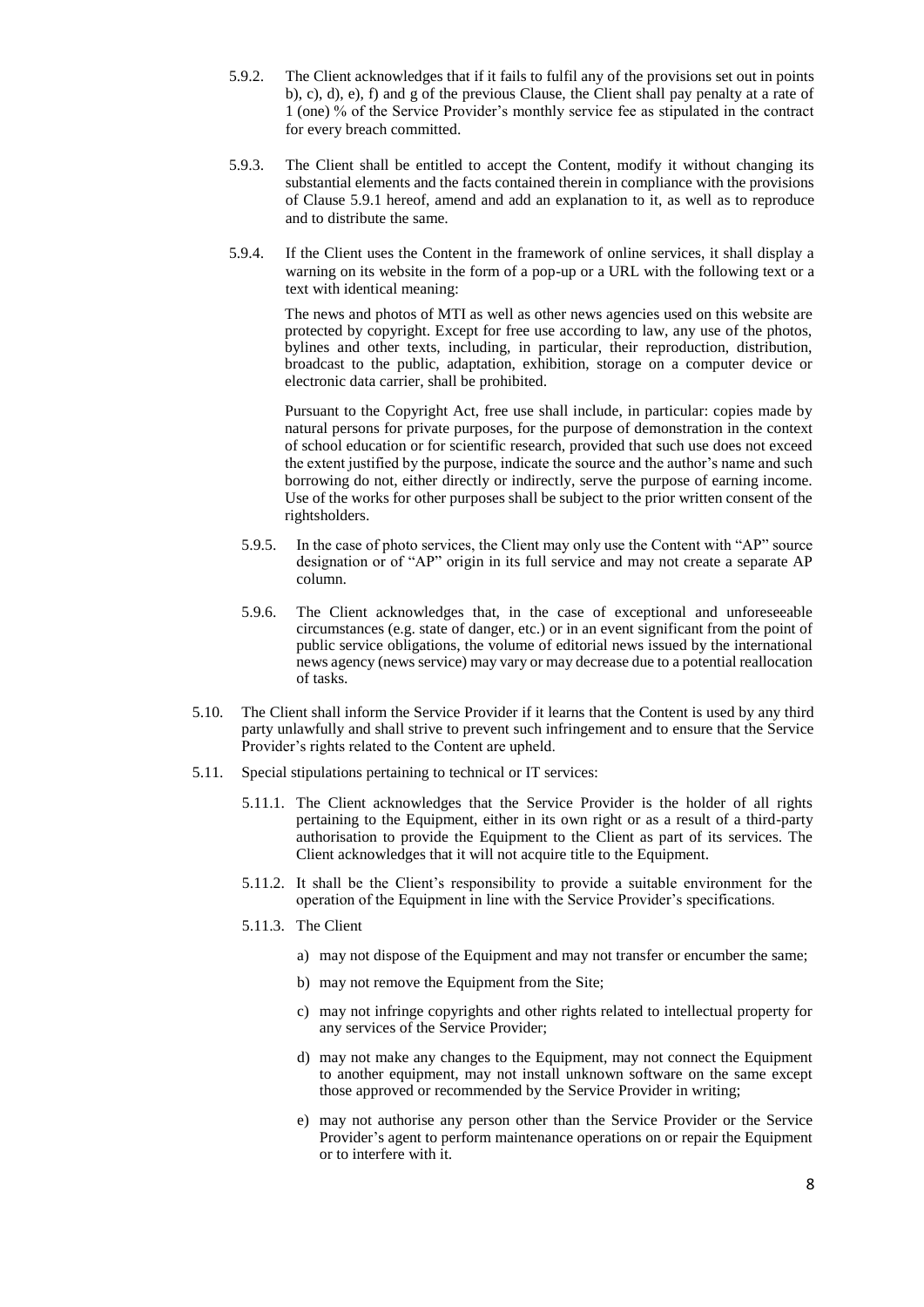- The Client shall be held liable for any and all damages resulting from breaching the obligations set forth herein or shall indemnify the Service Provider against such damages.
- 5.11.4. In the event the contract is terminated, the Client shall return the Equipment to the Service Provider within 5 (five) calendar days from the termination of the contract.
- 5.11.5. The Service Provider will assist in creating the connection between the Equipment and the Client's computer network, but the Client shall be responsible for forwarding the Service Provider's services from the Equipment to the Client's computer network.
- 5.11.6. The Service Provider may, at any time, replace the Equipment with another Equipment with 30 (thirty) days' notice by maintaining continuity of the service at all times.
- 5.11.7. The Client shall indemnify the Service Provider against any loss or damage to the Equipment arising from any irregular technical defect imputable to the Client except if such loss was caused by the Service Provider's negligence or wilful misconduct.
- 5.11.8. In the case of remote services, the Service Provider shall provide to the Client a username and a (confidential) password for accessing the Services, which the Service Provider may, for the Client's interest or at the Client's request, change at any time.
- 5.11.9. The Service Provider grants a non-exclusive and non-transferable right to the Client to use the Software at the Site. The Client agrees that it will only use the Software on the designated devices and for operational purposes.
- 5.11.10. The Client may not
	- a) transfer the Software to a third party;
	- b) may not permit the use thereof to a third party;
	- c) may not copy it (except for making one copy for security purposes);
	- d) may not alter it;
	- e) may not merge it with another software;
	- f) may not distribute it;
	- g) may not transfer it;
	- h) may not reverse-engineer it and may not explore its operating principles in an unauthorised manner.
- 5.11.11. If the Service Provider makes available an Equipment and/or Software to the Client to be operated via a connection with the Client's hardware and/or software, the Parties agree that:
	- a) the Service Provider does not guarantee that the Equipment and/or the Software will run on the hardware or with the software provided by the Client in a satisfactory manner;
	- b) the Service Provider shall not be held liable for the reduced performance of its services or any loss or damage (including loss of content) if such loss or damage occurred because the Client connected to or accessed the Equipment and/or Software with a system, software or equipment that was not supplied by the Service Provider;
	- c) in order to maintain compatibility with the change of the services' method of forwarding, the communication protocols and the format of the content, the Service Provider may require the Client to develop the Client's hardware and/or software.
- 5.11.12. The Service Provider provides the Support specified in points a), b), d) and e) of Clause 5.10.14 of this annex on the territory of Hungary exclusively.
- 5.11.13. So that the Service Provider may provide the Support to the Client, the Client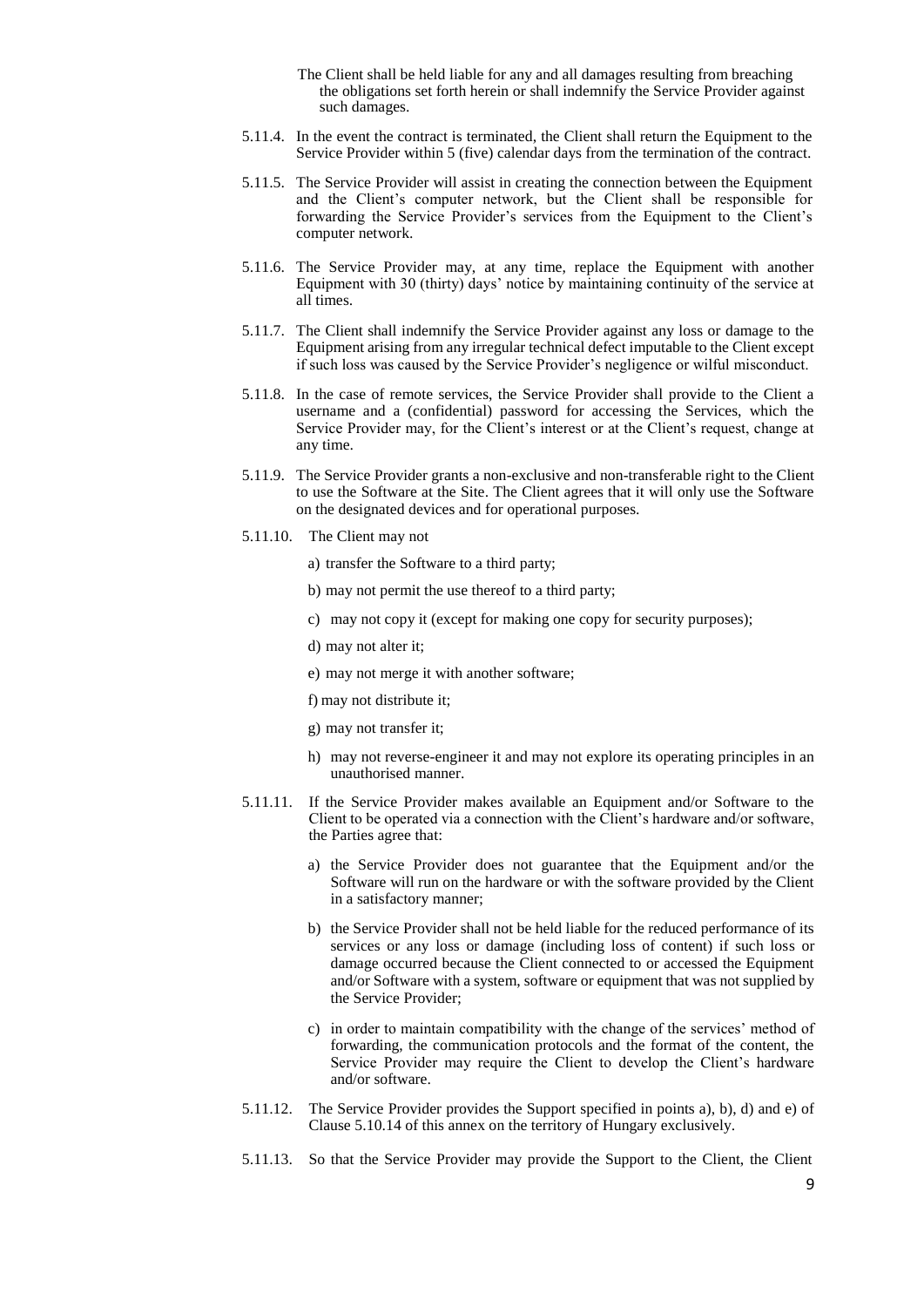shall:

- a) allow the Service Provider and the Service Provider's agents to enter the Site at any reasonable and pre-agreed time;
- b) cooperate with and assist the Service Provider to the extent necessary.
- 5.11.14. The Support provided by the Service Provider may consist of the following:
	- a) delivery and installation of the Equipment and/or Software at the Client's Site;
	- b) removal (decommissioning) of the Equipment and/or Software or relocation based on the Client's written order;
	- c) provision of telephone support for the services (reporting problems from 0.00 to 24.00)
	- d) on-site troubleshooting (on working days in Budapest from 7.00 to 20.00, in other areas of the country from 8.00 to 16.00);
	- e) Maintenance.

The Service Provider is entitled to charge the fee as per the Service Provider's current rates for the Support specified in points a),  $\overline{b}$  and d).

- 5.11.15. The Service Provider performs Maintenance during regular maintenance hours (on working days from 8.00 to 16.30).
- 5.11.16. If the Client requests Maintenance outside of the regular maintenance hours, the Service Provider shall be entitled to charge the fee as per the Service Provider's current rates for Maintenance performed this way.
- 5.11.17. Excluded Maintenance

Support shall not include the following:

- a) Maintenance that becomes necessary due to events not imputable to the Service Provider, accidents, negligence or use not in accordance with intended function;
- b) Maintenance that becomes necessary due to a defect of the operational environment or as a result of the Client's use of the service not in accordance with the provisions of the operating manuals prepared by the Service Provider;
- c) Maintenance that becomes necessary because persons other than the employees or agents of the Service Provider attempted to repair, service or modify the Equipment and/or Software;
- d) Maintenance of software versions containing unauthorised alterations;
- e) Maintenance of software and/or hardware that were not supplied by the Service Provider and Maintenance that becomes necessary due to the operation of such hardware and/or software;
- f) Maintenance that became necessary due to network or hardware overload if the overload was not caused by the Service Provider;
- g) The costs of fieldwork at the Site at the Client's request if there is no defect or breakdown that had been caused by the Equipment.
- 5.11.18. The Service Provider shall not be obliged to perform the Maintenance in the cases specified in point 5.11.17, however, the Service Provider may, at its own discretion, decide to perform the Maintenance at the Client's request and based on its current rates.
- 5.11.19. The Service Provider may, from time to time, alter and/or expand the Equipment and/or the Software if such alterations and expansions may lead to a similar or better performance of the Equipment and/or the Software.
- 5.11.20. In the course of performing alterations, the Service Provider will strive to cause the least possible nuisance to the Client.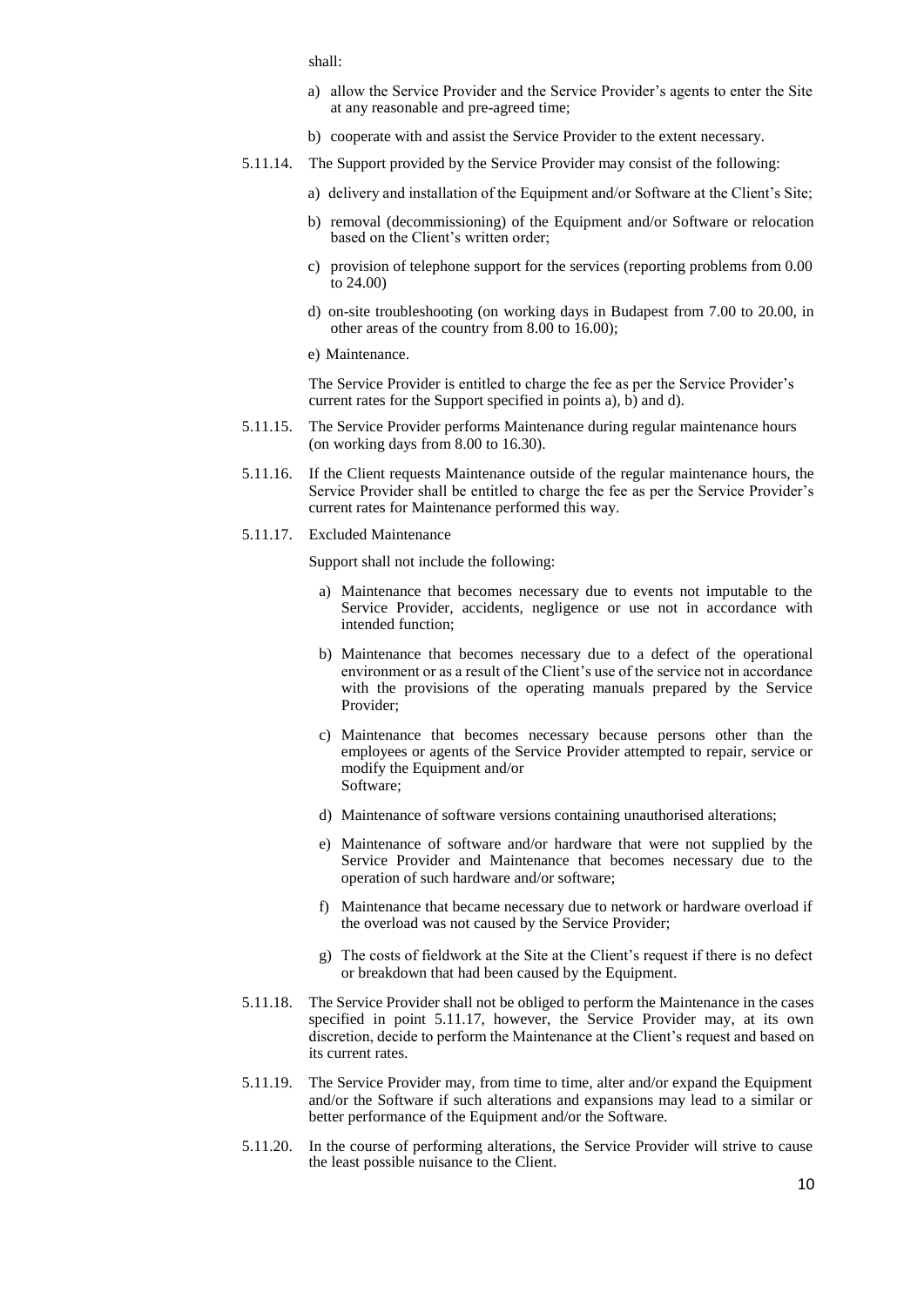- 5.11.21. Alterations and expansions are performed during regular working hours (on working days between 08.00 and 16.30).
- 5.11.22. The Client accepts that, in order to maintain compatibility with the Equipment and/or the Software, it may, from time to time, become necessary for the Service Provider to upgrade its own hardware and its application and/or network software at its own costs and expenses.
- 5.12. Special stipulations pertaining to Film and Sound Archives services and a real-time motion picture and audio services:
	- 5.12.1. The Client acknowledges that, in the case of ordering a full program, the Service Provider will not cut or edit the program, for example, to remove advertisements edited into the program or the breaks of sports events. At the Client's express written request, the Service Provider will cut and edit the program, subject to free the capacity available for such task, and will charge any costs incurred on the Client.
	- 5.12.2. The Service Provider may refuse to perform orders in writing even in the case of orders confirmed with the appropriate modification of the consideration to be paid by the Client or restrict the duration and/or scope of use as well as deny or suspend the provision of already ordered services, in particular with regard to its own program editing principles and needs, content protection and business as well as organisational interests as well as in the event the Client defaults with payment or has an outstanding debt against the Service Provider. This Clause shall apply in the case of previous program production or co-production contracts with the proviso that the Service Provider shall only be entitled to the rights laid out herein if, at the time of communicating the order, the Client is breaching any of the contracts existing between the Service Provider and the Client.
	- 5.12.3. The Service Provider shall be entitled to request preliminary statements from the Client affecting the circumstances of performance. In this case, the deadline for performance will be automatically extended with the period between the submission of the statement request and the provision of the statement. If the Client refuses to give the statement or fails to provide it by the deadline indicated in the request, the Service Provider shall not be obliged to perform the order in a previous program production or co-production legal relationship either.
	- 5.12.4. The Client acknowledges that in the event it wishes to cancel the order after it has sent back the signed confirmation, the Client shall pay a cancellation fee. The cancellation fee shall be calculated based on the maximum amount of the technical and research fees specified in the confirmation signed and returned by the Client. If the Client accepted the archive materials specified in the signed Deal Memo and the contract but did not use them in the manners previously indicated in the Deal Memo and/or the contract, the Client shall nevertheless be obliged to pay the technical, research and usage fees to the Service Provider (including VAT) based on the Service Provider's invoice.

The cancellation fee shall be calculated as follows, from the performance deadlines set out in the confirmation signed and returned by the Client:

- in the case of cancellation within 3 (three) days,  $30$  (thirty) % of the archive technical costs and the consideration for the technical services as set out in the confirmation,
- in the case of cancellation within 2 (two) days, 40 (forty)  $%$  of the archive technical costs and the consideration for the technical services as set out in the confirmation,
- in the case of cancellation on the previous day, 50 (fifty)  $%$  of the archive technical costs and the consideration for the technical services as set out in the confirmation,
- in the case of cancellation on the subject day,  $100$  (one hundred) % of the archive technical costs and the consideration for the technical services as set out in the confirmation.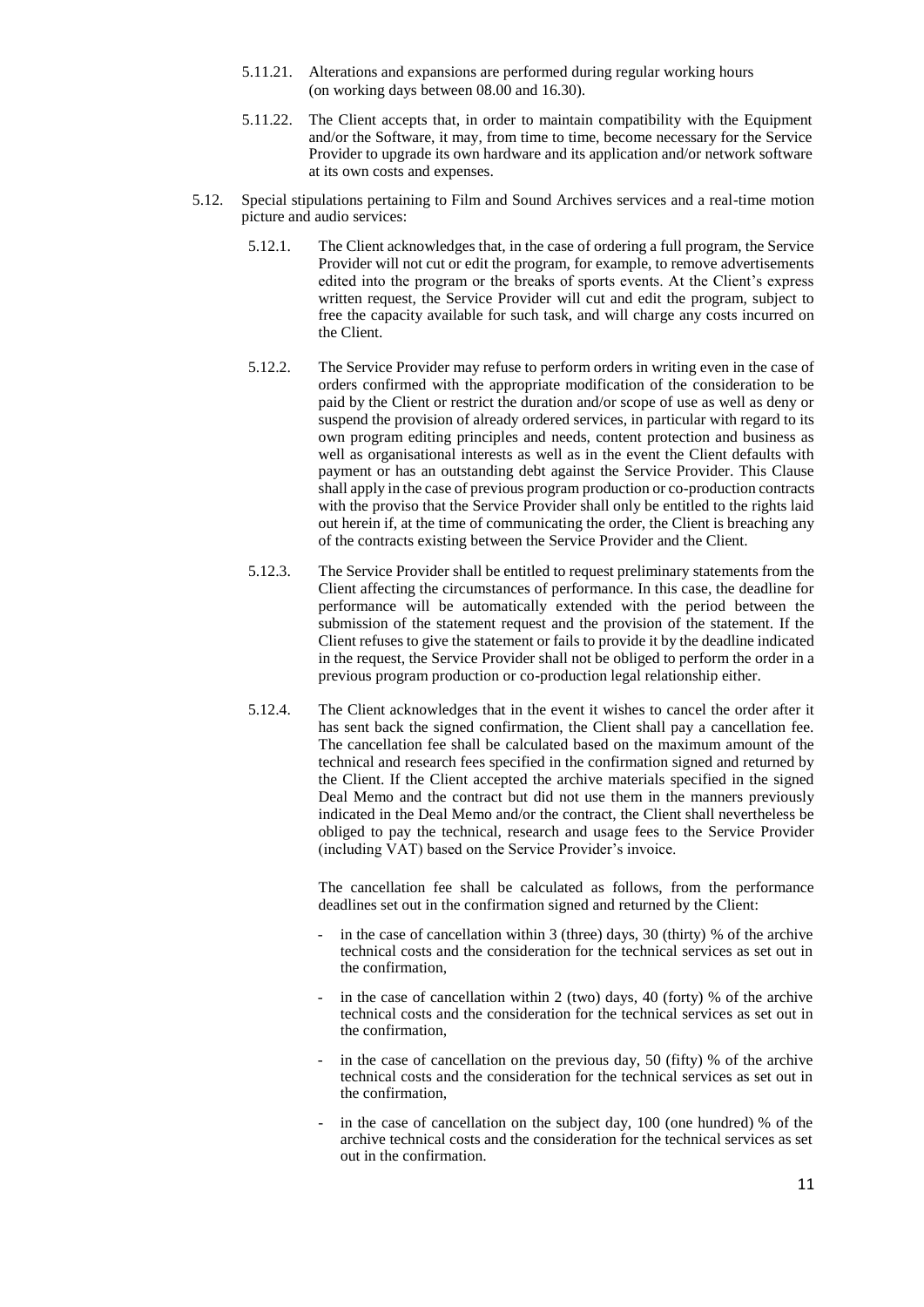- 5.12.5. The Client acknowledges that if it modifies the confirmed order two days prior to the expiry of the performance deadline, a surcharge in the amount of 30 (thirty) % of the original consideration (or the modified consideration if the latter is more than the former) will be charged.
- 5.12.6. The Service Provider accepts complaints regarding its performance related to archives services within 5 (five) working days from delivery in writing. The Service Provider will examine the legitimacy of the complaint within 5 (five) working days and will inform the Client of the result of such examination in writing. If the Service Provider performed the order faultily, it shall correct such service within 3 (three) working days at its own costs and expenses. If the Partner accepts MTVA's performance while being aware of its breach of contract, the Partner may not enforce any claims against MTVA in relation to breach of contract in the future.
- 5.12.7. The Client acknowledges that delivery takes place via MTVA's own cloud technology, and no other systems may be used, or carriers may be provided due to MTVA's IT security provisions.
- 5.12.8. In the case of archive services, the Client shall be obliged to delete the received archive materials within 8 (eight) calendar days after expiry of the period specified in the confirmation of the order (period of right to use) and/or after the permitted number of publications and shall make a written statement to confirm the deletion. If the Client breaches these obligations, the Service Provider may claim penalty in the amount of the difference between the amount invoiced for the service and the highest fee and costs applicable with regard to the type of the order (full, excerpt, sports events, etc.) in accordance with the price list, or, if there is no difference, 20 (twenty) % of the amount invoiced. In addition, the Service Provider shall also be entitled to the full sum that the Client received in relation to the unauthorised use on any legal grounds as gross revenue (any support received in relation to the use shall also constitute revenue). Furthermore, the Service Provider is entitled to deny further performance if the Client fails to provide the statement confirming deletion until such statement is provided.
- 5.12.9. The Service Provider reserves the right to only perform orders concerning any archive materials stored in its Archives if a consent issued to the name of the Service Provider and naming the Client as the entity authorised to use the material for the purpose specified in the order, known as an access letter<sup>1</sup>, is available. In the case of dubbing audio content, voice-over and subtitles, this provision shall apply with the proviso that an access letter issued by the rightsholder of the given film is necessary in all cases. If the Service Provider does not request an access letter, such circumstance shall be without prejudice to the provisions of these General Terms and Conditions on warranty and exclusion of liability.
- 5.12.10. With regard to the importance of the Client and the purpose of public information planned to be implemented via the use of the works, the Service Provider may, at its own discretion, provide extra services and determine different fees for central governmental administrative bodies, legislative bodies and the Office of the President of the Republic as set out Paragraphs a-c) of Subsection (2) of Section 2 of Act CXXV of 2018 on Government Administration.
- 5.12.11. The Service Provider's archive services for other purposes shall include, in particular, the reproduction of the archive material, use of its distinctive title and the commercial utilisation of logos, format or other intellectual property rights or the characteristic and original shape, as well as the publication of full materials and excerpts thereof ordered for purposes other than broadcasting. The Service Provider may make the provision of such other archive services subject to a separate contract containing special terms even if otherwise there is a framework

 $\overline{a}$ 

<sup>&</sup>lt;sup>1</sup> access letter: a document drawn up to the name of the Service Provider certifying that the Client has obtained a licence to use the relevant program to an extent specified in the order (excerpt) from the rightsholder person or organisation (copyright holder, personal rightsholder, etc.) with the written consent of such person or organisation and, thus, the Service Provider can perform the order towards the Client.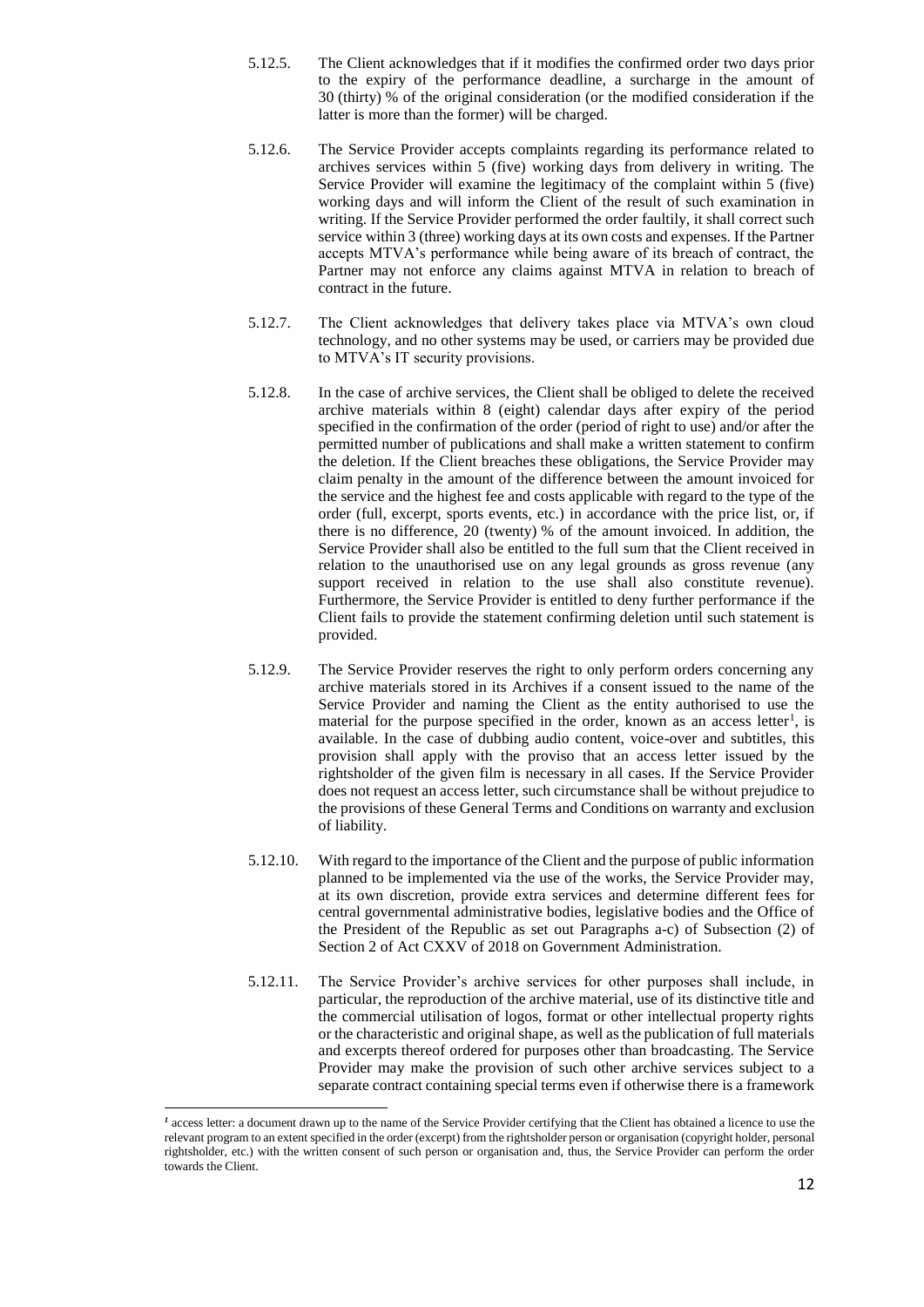- 5.13. Research in MTVA's Archives
	- 5.13.1. In accordance with the operational procedure of the Archives, research generated by needs outside of public media, due to their personal and infrastructural requirements, may be initiated by at all times keeping program security as well as the priority of program and content production and service of the public media in mind.
	- 5.13.2. The territory of the Archives, just like the production bases themselves, are areas of top security, therefore, admission to such area is only possible with a specific purpose, with a pre-agreed appointment and based on prior consent.
	- 5.13.3. Requests to enter the Archives for research purposes (if such research cannot be performed from the MTVA's online databases or requires personal presence for another reason) shall be addressed to the MTVA's Content Sales Group at the [tartalomertekesites@mtva.hu](about:blank) e-mail address or shall be submitted via the [https://archivum.mtva.hu](about:blank) site
	- 5.13.4. The request to enter shall specify the purpose of the research, which may be the following:
		- (i) exploration outside of publication purposes, for private purposes
			- access with personal connection (e.g. actor, contributor or, after the passing of such person, their relatives or a certified guardian of their memory, etc.),
			- creator or author (e.g. former photographer, director, composer, etc. to explore their own oeuvre, or a successor or estate manager with the same purpose),
		- (ii) research for business purposes
			- a media or content producer to produce own content (e.g. television program producers, film producers, content producers etc.)
			- publishers for media publication (e.g. book, magazine, internet, special content)
			- cultural institutions (e.g. exhibitions, custom screening, culture club, etc.)
		- (iii) research for scientific purposes Archive exploration commissioned by an institution, only with a mandate or support statement issued by such institution (thesis, academic paper, dissertation, book writing, lecture, education, other).

The mandate or support statement shall include the following:

- the purpose of the research,
- the exact name and address of the institution issuing the mandate,
- the person entitled to issue the document and their academic degree, if any, their position at the institution and contact details,
- the signature and stamp of the person issuing the document,
- the data of the person commissioned with the research and their position in the research
- 5.13.5. After the request to enter has been assessed, the Content Sales Group will set a date with the person(s) performing the research and will initiate the approval of their admission to the Archives at the MTVA Security Office.
- 5.13.6. MTVA's Archives are private-public collections, therefore, both the Content Sales Group and the Security Office may deny entry and, thus, research, even if the objectives set out in point 5.13.4 are fulfilled, without further explanation, with regard to the aspects laid down in point 5.13.1, among others.
- 5.13.7. MTVA's Security Office will apply the admission protocol corresponding to the current alert level, which may include checking luggage, clothing, or vehicles in addition to the regular checking of personal data.
- 5.13.8. The research may in all cases only be commenced after paying the research fees set out in MTVA's Content Sales Price List or after committing to pay such fees.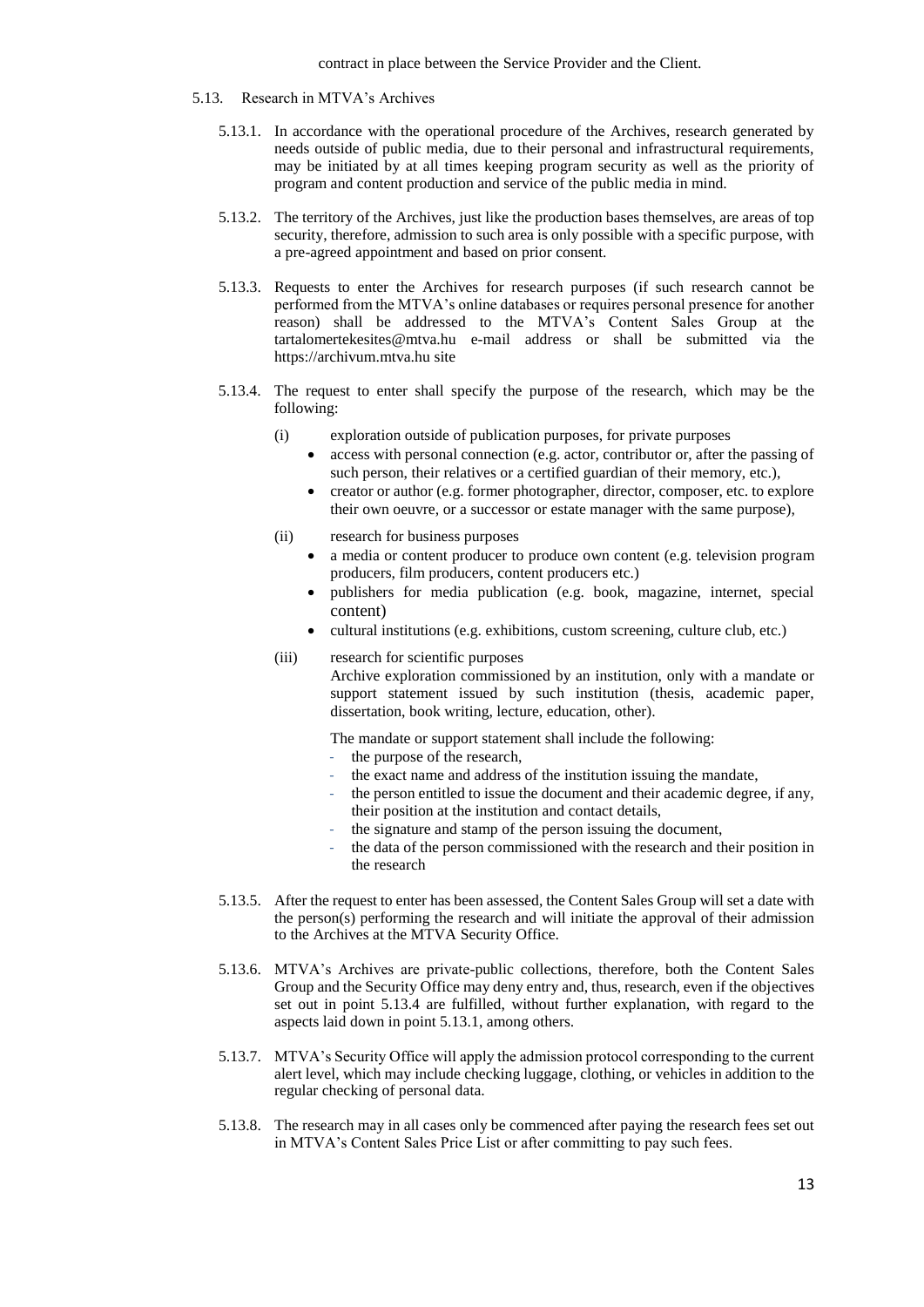- 5.13.9. In the course of the research, the persons entering MTVA's buildings shall comply with the provisions of MTVA's Rules of Conduct during their visit (the currently effective version of which is available from MTVA's general publication list), including, in particular, the rule prohibiting the use of image and audio recording devices on the area and making copies of the databases and content used in the course of the research. In addition to the above, the person(s) performing the research shall comply with the requirements of MTVA's internal regulations (Privacy Policy, Document Handling Policy) and provisions regarding the processing of personal data, and, in this context, such persons are required to comply with the relevant laws in effect in the course of their research activity, including, in particular, the applicable provisions of the GDPR and the Information Act, having regard to the protection of personal data as well as the enforcement of the principles of "proportionality and necessity".
- 5.13.10. If the person(s) entering MTVA's area for research purposes fail to comply with MTVA's regulations and conduct in a manner violating the Rules of Conduct and fail to cease such conduct even when requested, such person(s) will be escorted out of the building by the employees of the Security Office. Along with the application of other possible legal consequences, violation of the rules may result in the suspension of the entry authorisation of the person(s) concerned and the prohibition of a future entry.
- 5.13.11. In the case of an extraordinary event (e.g. natural disaster, fire, bomb threat, etc.), the person(s) entering MTVA's premises are required to follow the instructions of MTVA's employees and act in accordance with the provisions set out in the building's evacuation plan.
- 5.13.12. The person(s) performing the research shall be held liable for claims brought against MTVA and/or the public media service provider by third parties in relation to the breach of their above obligations. With regard to the undertaking of the person(s) performing the research, based on the foregoing, the MTVA shall be entitled to refer any third party in relation to claims brought in the context of this Clause to the person(s) performing the research, by informing them of the obligation to indemnify directly, (including the organisation sponsoring the research and performing scientific research as a regular activity and fulfilling a public duty). If MTVA is required to pay a fine due to its contribution or omission in the course of the research (provided that intent cannot be established) by any organisation, the person(s) performing the research shall pay such amount to the MTVA at the MTVA's request.
- 5.13.13. With respect to the academic research, the person(s) performing the research acknowledges (acknowledge) that the provision of the necessary documents and data may require preliminary research by the MTVA and in certain cases the involvement of a third-party service provider, the costs incurring in relation to which shall be borne by the person(s) performing the research at the MTVA's request. The person(s) performing the research shall cooperate with MTVA in relation to the preliminary determination of the labour needs, involvement of service providers and foreseeable time requirements and shall acknowledge the priority of MTVA's public tasks.
- 5.13.14. If the person(s) performing the research request copies of content, the MTVA will only fulfil such request after assessing the written request of the person(s) performing the research, in accordance with privacy rules and the MTVA's content protection obligations.
- 5.14. The Client acknowledges that starting from 10.01.2022, access to the registered seat, premises of the MTVA and other locations specified by the MTVA as places of performance (hereinafter jointly referred to as: the locations) shall only be given to persons directly or indirectly involved in the performance of tasks, who have received the SARS-CoV-2 vaccine (hereinafter referred to as: the vaccine), or, in case of a two-shot vaccine, the first dose of the vaccine, then the second dose of the vaccine after 25.02.2022, and who, upon entry, can certify that he/she has received such vaccination by presenting both an official identity card and one of the documents specified in Subsection (6) of Section 2 of Government Decree 598/2021 (X. 28.) on the Protection of the Workplace against the Coronavirus. The Client hereby acknowledges the above and undertakes to promptly inform of this provision any and all persons participating, directly and in person, in the performance of the services undertaken by the Client for the MTVA, and shall undertake to employ at the locations outlined above only such persons, or, where allowed by the Contract, only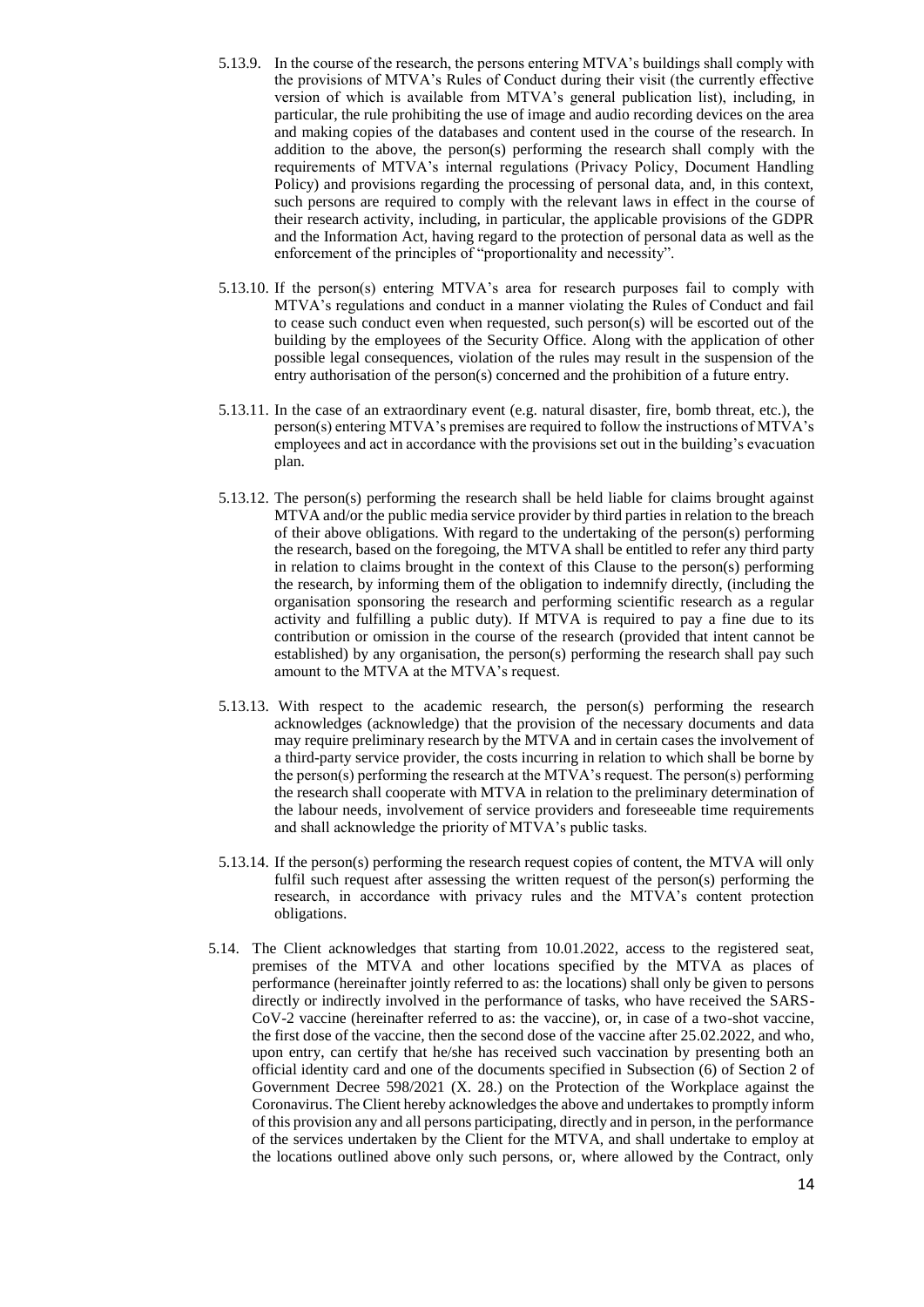such contributors who comply with the above requirements and are able to provide certification of their compliance in accordance with the provisions of this Clause.

5.15. The Client acknowledges that the MTVA is entitled to deny access to any person intending to enter the locations if such person does not comply with the specified requirements or is unable to certify or properly certify compliance, and also acknowledges that, in such cases, it shall not be exempt from the legal consequences of the non-contractual performance of the services it has undertaken to provide, and that it may not refer to breach of contract by the MTVA or behaviour of the beneficiary prohibiting contractual performance as the basis of such exemption. In case of any conflict between this Clause and any other provisions of the contract, this provision shall prevail. If this Clause supplements (and does not detract from) an associated provision of the Contract, the two provisions shall be applied jointly.

### **6. LIABILITY FOR DAMAGES**

- 6.1 The Parties acknowledge that they shall indemnify the other party against any and all damages arising from their breach of contract, and, in the case of breach of contract by the Client, the Service Provider shall be entitled to terminate the contract with immediate effect or cancel the contract.
- 6.2. In the event the Client uses equipment provided by the Service Provider, the Client shall have unconditional and full pecuniary liability for the use and protection of the equipment provided to the same, by taking the value of replacing such equipment as the basis for calculating damages, and for any damage, destruction, or loss of the equipment.
- 6.3. The Service Provider may not be held liable for any damage or loss suffered by the Client due to misunderstanding, incorrect interpretation, or unprofessional usage of the Content.
- 6.4. The Service Provider shall not be held liable for occasional technical defects that are not imputable to the same, including, for example, the following: power outages, breakdowns due to faults in the telecommunications network (cable bursts, line breaks), damage caused by natural disasters, system downtime due to the Client's fault, coding or synchronisation delays due to other technical reasons, or any damage caused by such events, and any other events beyond the control of either party.
- 6.5. The Client shall immediately report to the Service Provider defects occurring in relation to the services. The Service Provider shall not be held liable for faulty performance arising from delay of or failure to report problems and therefore shall be entitled to invoice the entire service fee.
- 6.6. If the provision of the service is hindered by any event for more than 1 (one) day due to the Service Provider's fault, the Service Provider will not charge the fees proportionate to such period.
- 6.7. The Service Provider shall be entitled to cancel the Contract or to terminate the Contract with immediate effect if the performance becomes infeasible due to reasons attributable to the Client, particularly if a default or defective performance reaches such an extent that it results in frustration of interest on the side of the Service Provider with regard to the performance of the Contract. Termination of the Contract for such reasons will constitute termination for reasons attributable to the Client. The Parties shall consider, without separate consideration and in the case of a deadline stipulated in days, any default exceeding 15 days to be grounds for such termination.
- 6.8. If the Contract is terminated by the Client at an inopportune time, it shall compensate MTVA for the damage caused by the termination, unless the termination is due to MTVA's breach of contract or force majeure on MTVA's part.
- 6.9. The Parties hereby declare that if the Client is obligated to pay the penalty due to breach of contract, the Client shall pay the amount of the penalty via bank transfer to the bank account of the Service Provider within 8 (eight) calendar days after receiving the relevant notice of the Service Provider, or, at the discretion of the Service Provider, the penalty claim may be enforced through off-setting from any other claim the Client may have against the Service Provider.
- 6.10. The payment of the penalty shall not exempt the Client from any other legal consequence of a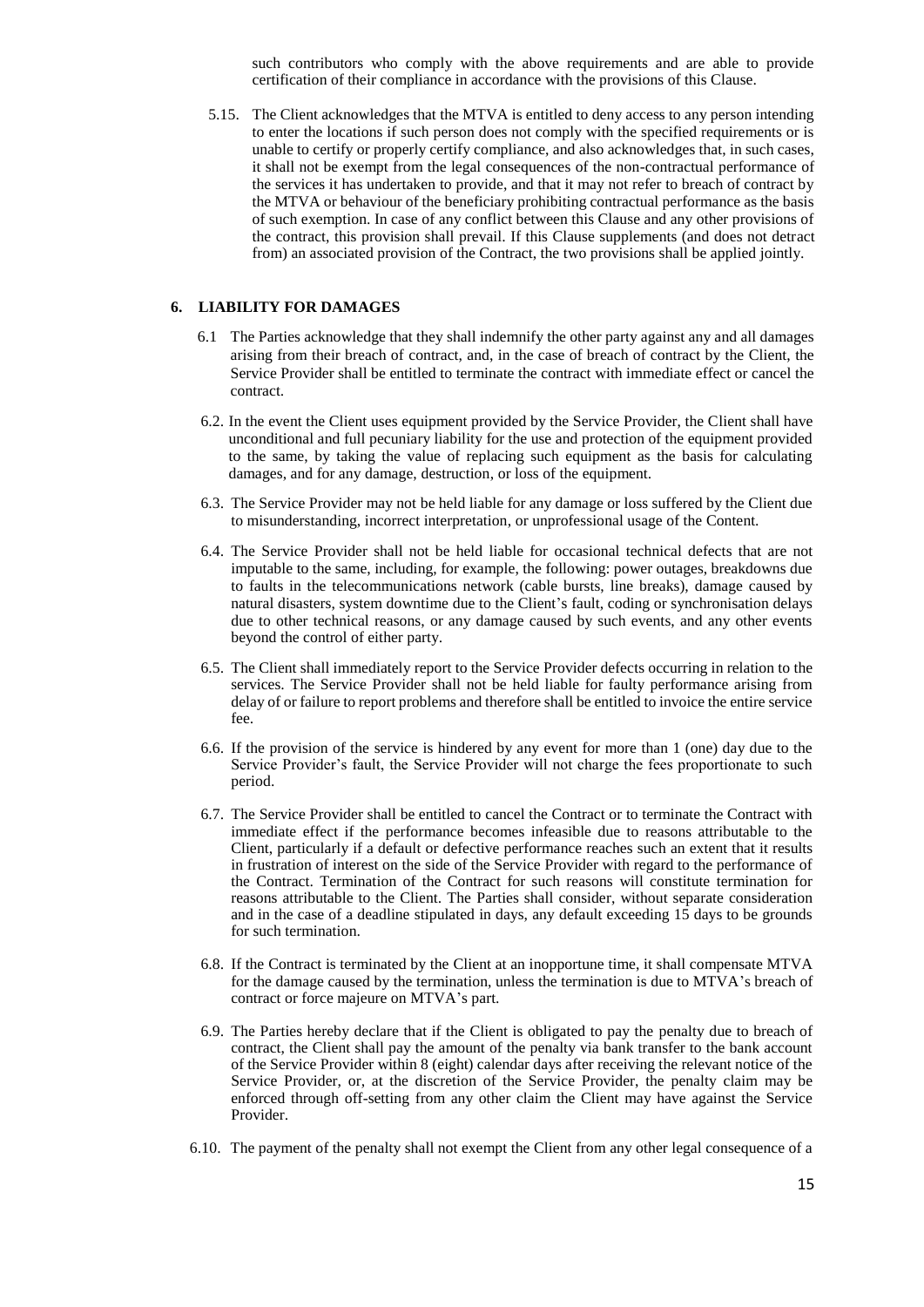breach of contract, particularly compensation for damages resulting from the breach of contract. In addition to the penalty, the Service Provider shall also be entitled to claim compensation for damages in excess of the penalty.

6.11. In the event of termination of the Contract for any reason prior to its full performance, or in the case of any change in the person of the Client, the Parties shall settle accounts with each other, however, this shall not affect the Parties' rights and obligations arising herefrom prior to such change, including the transfer of ownership or publisher's rights.

### **7. TERMINATION**

- 7.1. Either party may terminate the contract if it was concluded for continuous service and/or indefinite term in writing with thirty (30) days' notice, without any explanation. In other cases, where a cause previously listed in these GTC does not exist, there is no possibility to cancel the contract, and the parties may only terminate it with mutual consent.
- 7.2. Either Party may terminate the Contract with immediate effect if:

a) the other Party suspends its business activities;

b) the other Party loses, in whole or in part, its freedom of decision or its right to dispose of its property in any way, whether or not this situation can be reversed, unless the restriction on the right to dispose of the property results from bankruptcy proceedings against the Party;

c) the other Party is in breach of any of its obligations under the Contract, and the Party concerned has previously given the Party in breach at least 15 (fifteen) calendar days' notice to remedy the breach of contract, with a warning of the consequences, but the period has expired without result; or

d) a situation of force majeure has arisen, and the obstacle has not been removed within 30 (thirty) days.

7.3. MTVA may also terminate the Contract with immediate effect if:

a) the Client seriously or repeatedly breaches the provisions of the Contract;

b) the Client fails to perform its duties within the relevant deadline, and fails to perform its obligations under this Contract within a reasonable time;

c) final liquidation proceedings or winding-up proceedings are initiated against the Client;

d) in the event of defective performance, the Client has not undertaken to remedy the defect or has not remedied the defect in performance within a reasonable period of time or, having regard to the nature of the task and the intended purpose of the task as expected by MTVA, cannot remedy it without significant detriment to MTVA;

e) engages in conduct those harms or endangers the legitimate interests or reputation of MTVA, the public media service provider or the companies owned by them, or the foundations established by them;

f) offers, promises or provides an advantage to persons who are involved in the preparation, conclusion or performance of the contract on MTVA's side, or who are close relatives of such persons;

g) any contributor of the Client attests to the provisions of Clauses f) to g).

7.4. MTVA may also terminate the Contract with immediate effect:

a) if the Client, its senior manager, or a member of the Agent with a qualified influence or its senior manager is subject to criminal proceedings or suspected of having committed a criminal offence;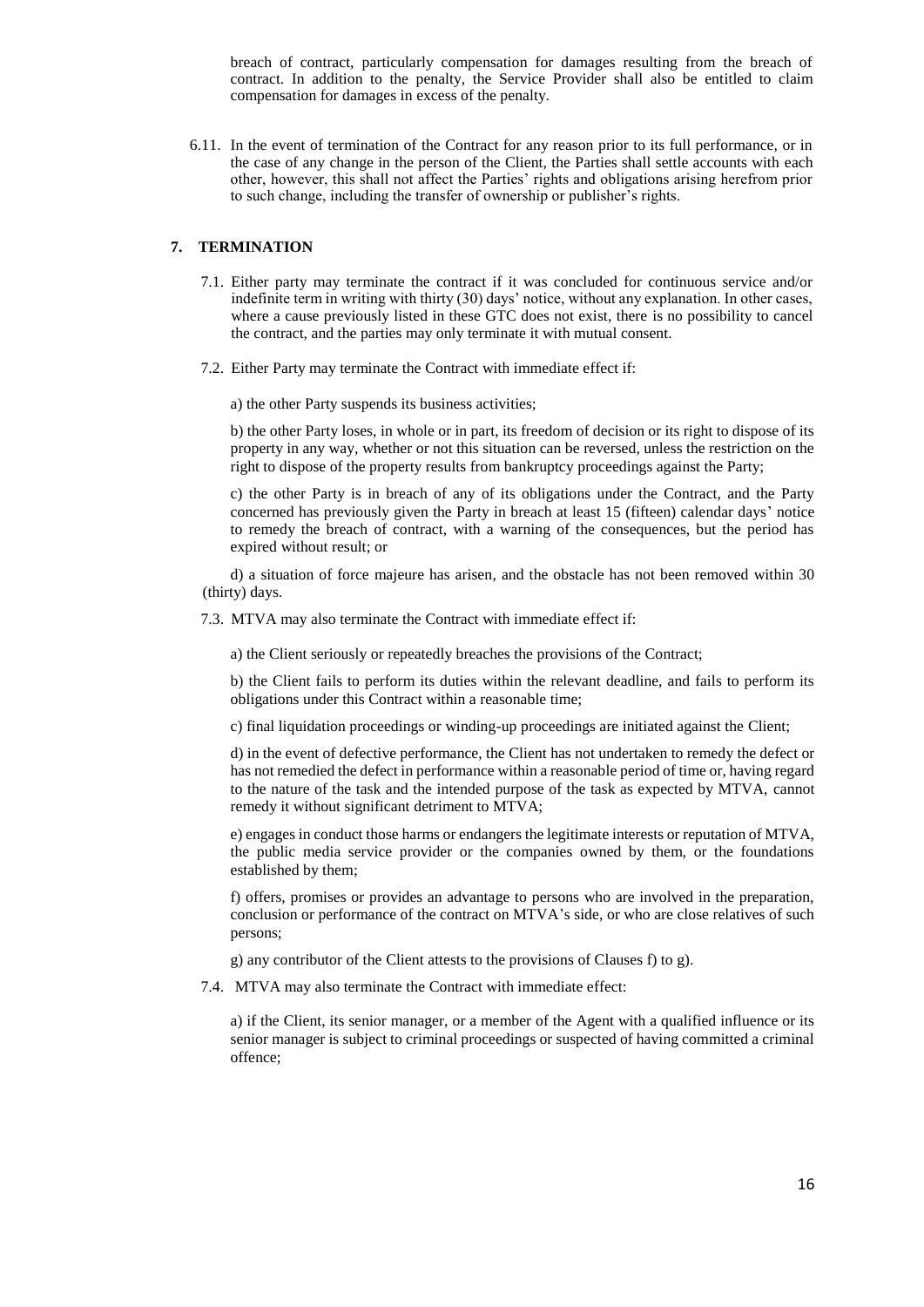b) if the Client, its senior manager, employee, agent or subcontractor provides false information during the performance or conclusion of the contract;

c) if the Client, its senior manager, or a member of the Client with a qualified influence or its senior manager engages in unfair business conduct or in business conduct incompatible with the purpose of MTVA, the public media service provider or companies under their control or foundations established by the same;

d) the Contracting Party, its senior manager, employee, subcontractor, or a member of the Client with a qualified influence or its senior manager violates domestic and international fair competition laws and trade regulations, or fails to take appropriate and necessary preventive measures against such violations;

e) the Client, its senior manager, its subcontractor or its member with a qualified influence or its senior manager is suspected of corruption or bribery;

g) A conflict of interest arises between the Client, its senior manager, its employee, its subcontractor, or a member of the Contracting Party with a qualified influence or its senior manager and the Client or the MTVA, and it fails to declare or eliminate such conflict of interest.

# **8. OTHER PROVISIONS**

- 8.1. The Service Provider reserves the right to modify the content and method of provision of the services without compromising the quality of the service, in the context of continuous development.
- 8.2. The Parties may amend the contract for content sales with mutual consent, in a manner identical to the manner of placing the order (in writing, including via facsimile, e-mail or postal mail).
- 8.3. The MTVA reserves every right (in particular those related to its intellectual property) and precludes use in the case of usages as per Subsection (2) of Section 36 of Act LXXXVI of 1999 on Copyright, which means that the Content, including, in particular, the articles created at the MTVA's order, with the MTVA's contribution and in the activity thereof or owned or managed by the same related to daily events and published on current economic or political topics or works broadcasted on such topics may not be freely reproduced in the press and may not be made available to the public, including the manner in which the members of the public can choose the place and time of access individually [Subsection (8) of Section 26 of the Copyright Act].
- 8.4. These GTC lay down the set of conditions of the legal relationships aimed at selling the content of the Motion Picture, Photo Archives, Press Data Bank and Article Library, Prose Archives and Program Library, and Music Archives and Sheet Music Library managed by the Media Service Support and Asset Management Fund. Unless otherwise provided by laws or by framework or individual contracts, the provisions laid down herein (as general terms and conditions) shall apply to all legal relationships of the MTVA.
- 8.5. The MTVA shall notify the Client of any amendments to the GTCF or the Price List 15 (fifteen) calendar days prior to the entry into force of the amendment (publication on the MTVA's corporate website—currently[: www.mtva.hu—](about:blank)shall also constitute effective notification). The Client may cancel or modify its order affected by the amendment within 15 (fifteen) calendar days from the effective date of the amendment of the GTC in writing, without the obligation to pay penalty. Cancellations made after such deadline (modifications) shall be subject to the provisions of point 5.12.5 of the first Clause of this document. In the absence of a statement by the Client within 15 (fifteen) days (from the date of entry into force of the amendment to the GTC), the amendment shall be deemed accepted.
- 8.6. The orders specified in the Individual Contract shall be governed by Hungarian laws, professional standards and the rules of the Hungarian language, and broad interpretation may not be applied in this context.
- 8.7. These GTC and all Contracts of which these GTC form an integral part shall be governed by